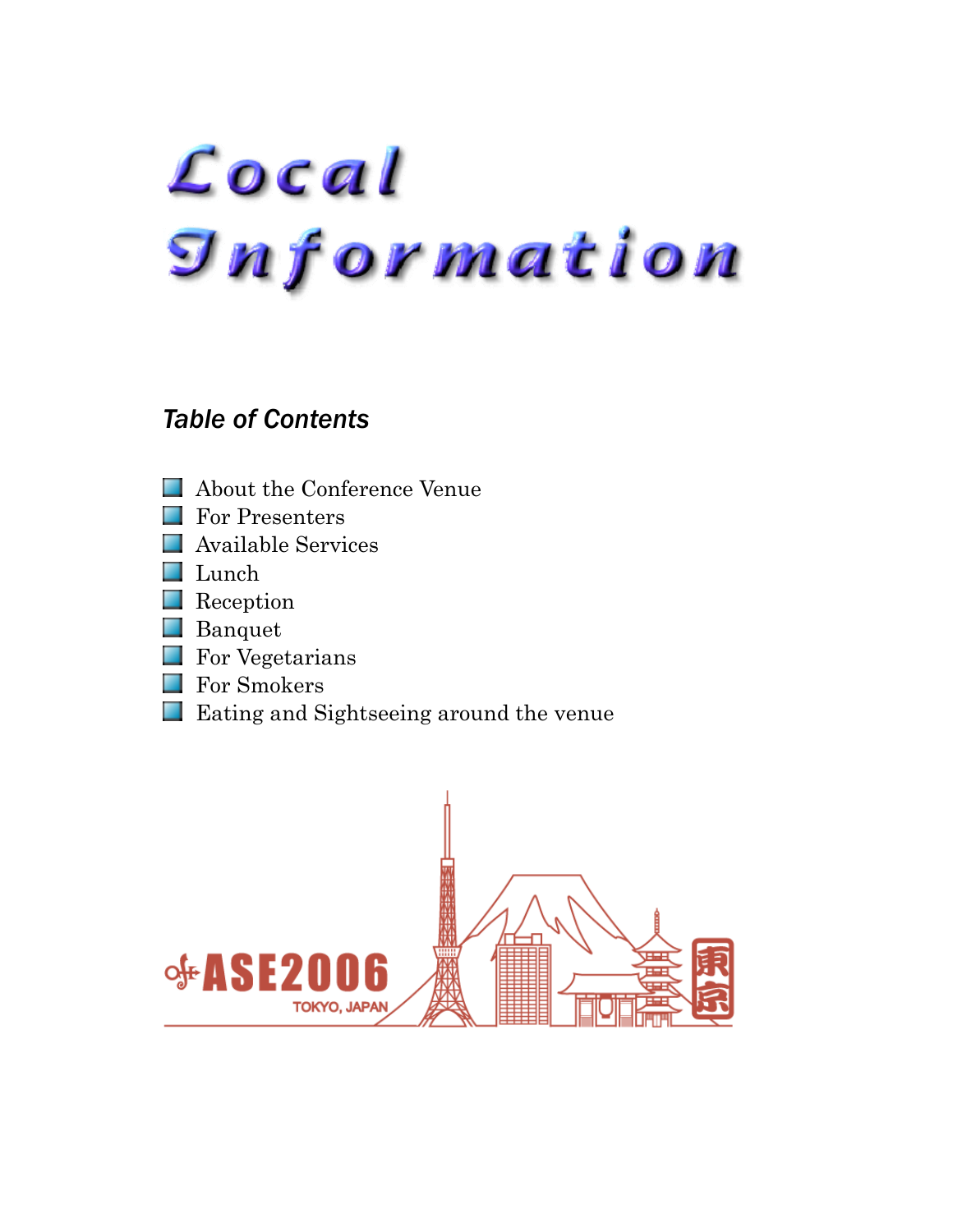# Welcome to ASE2006, Tokyo, Japan!

## *About the Conference Venue*

ASE2006 is being held at the National Center of Sciences, which provides facilities for various activities of national organizations. The center is primarily devoted to the National Institute of Informatics (NII), Japan's national academic research institute seeking to spawn innovation in the new discipline of informatics.

ASE2006 technical sessions can be found on the 1st and 2nd floors in the building. Maps of the floors are given in the final program handed out at the registration desk. Attendees have access to the public area of the building, including smoking area, vending machines, and a cafeteria on the 3rd floor (only reachable by elevators). ASE attendees are not allowed on the 4th floor or above.

Please note that:

- **To enter the building, you must show an identification card. Please** show your conference badge or confirmation letter to the security guards when you enter the building.
- **Smoking in the conference rooms is prohibited.** There is a smoking area on each floor.
- There is a cafeteria on the 3rd floor. However, ASE lunch tickets are not accepted at this cafeteria. If you want to eat there, you will have to buy a food ticket from the machines on the third floor. There is very simple menu in English, for example, "Lunch Set B: Pork." The cafeteria is open twice a day from 11:30-14:00 and 17:00-20:00.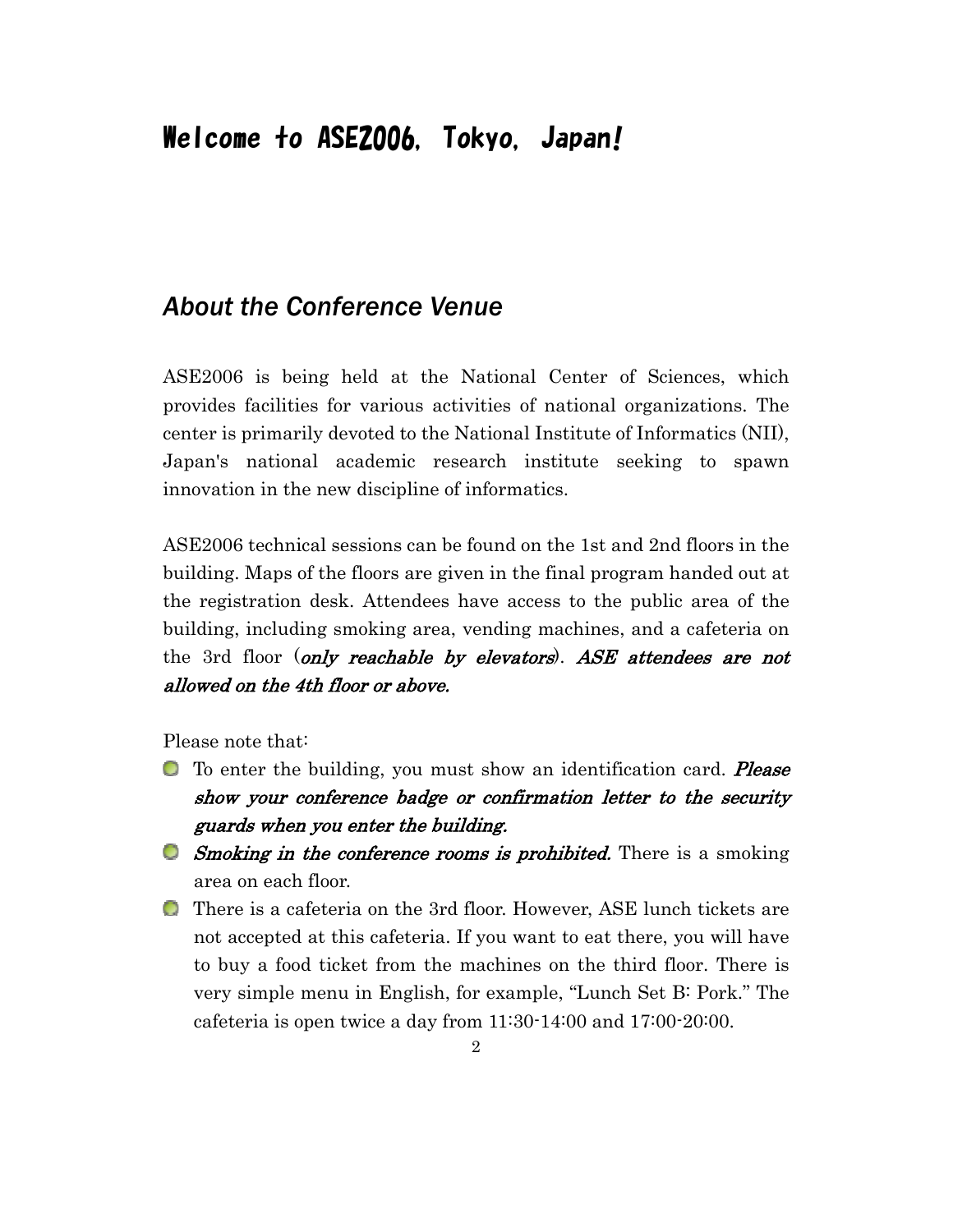## *For Presenters*

Oral Presentation:

Digital projectors are provided in all rooms. If you want to use an overhead projector, notify the registration desk well in advance of your presentation.

Poster Presentation:

Poster presenters should put their posters on their designated panel in the poster room  $(CR 3\&4)$  between 14:00 and 15:30 on Sep 21st. Each panel can be attached an A0 portrait poster, and it has a corresponding paper title and author names. Pins for attaching posters on the panels can be acquired from staff in the room. The poster session ends at 17:30 and the last bus for the banquet leaves at 17:45, please keep this in mind and move quickly to the buses to the banquet site (you may leave your poster)

If you decide to leave your poster attached to the panel and go to the banquet site, you will be able to get it back the following morning (Sep 22nd). It will be on its panel in the hallway in front of the room it was displayed in. Posters left attached at noon on Sept. 22nd will be taken away by conference staff.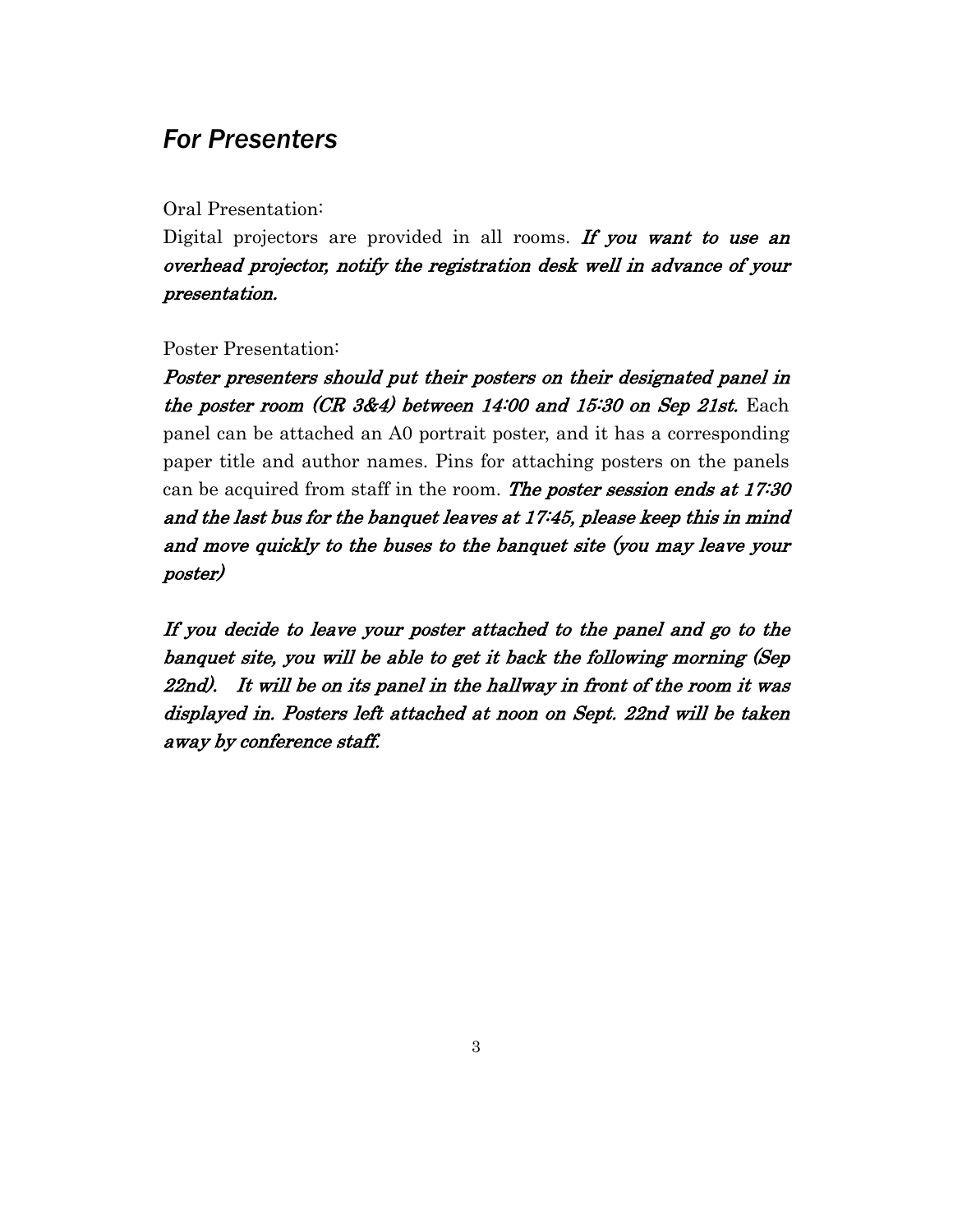## *Available Services*

The following services are available at the conference venue. For other services, please ask at the inquiry desk on the 1st floor.

- Wireless internet access is available in most parts of the 1st and 2nd floors. The wireless network is WEP encrypted, the key can be found in the information booklet received at registration. Please note that only standard ports (HTTP, POP, SSH) can be accessed.
- On the 1st floor, there is a message board on which attendees can attach messages.
- Booklets about sightseeing in Tokyo are available near the registration desk. There is also information about restaurants and interesting spots near the conference venue in the conference bag.
- "Vegetarian cards" are available at the registration desk. These cards have sentences such as "I don't eat pork," written on them in both English and Japanese. Please feel free to use these cards to help you adhere to your eating preferences while in Japan.
- We are sorry to announce that we do not provide a cloakroom at the conference venue. Please keep your valuable in your possession at all times.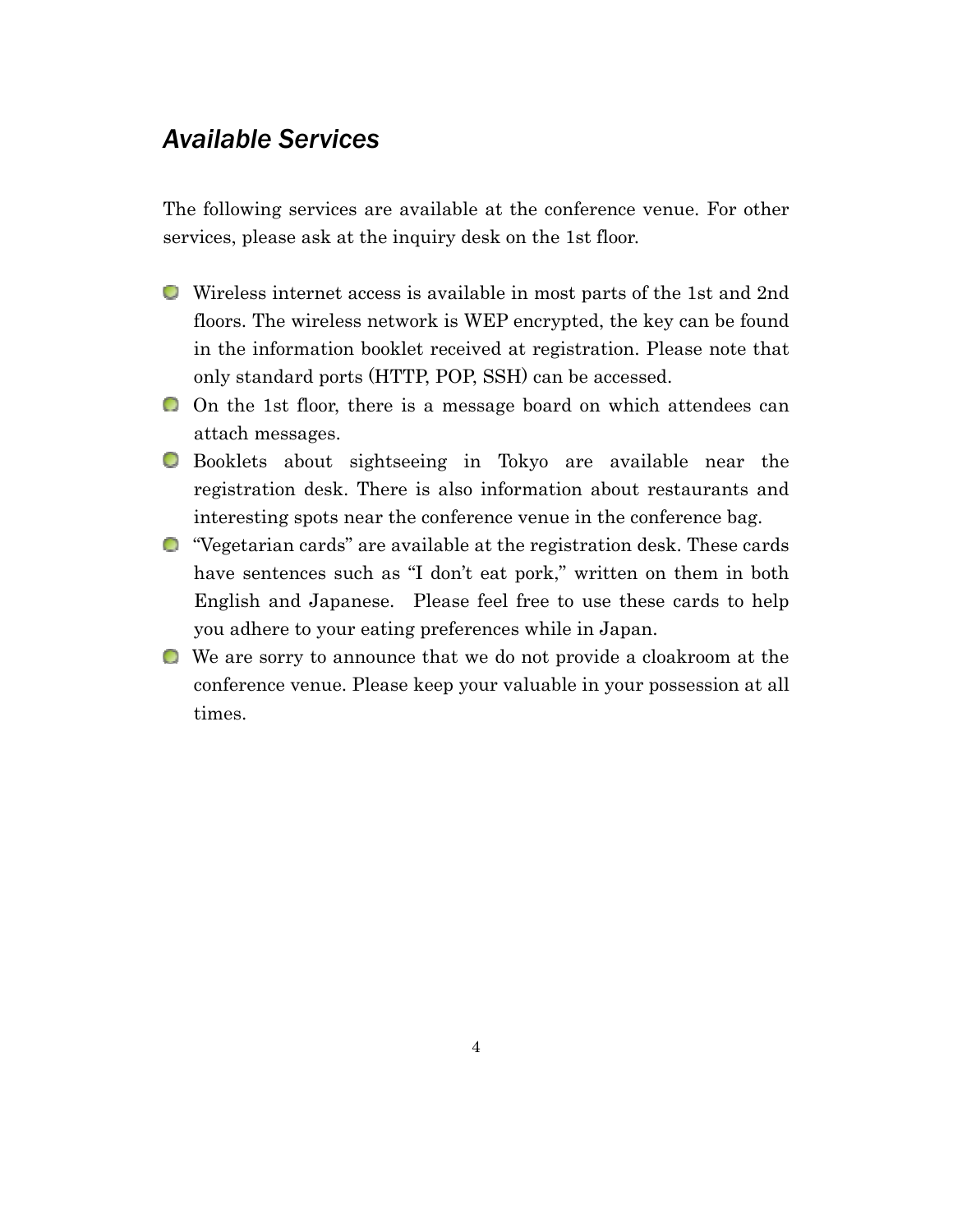#### *Lunch*

For workshop/conference attendees, lunch tickets are provided (in a small folder given at registration). Lunch tickets can be used only at the Gakushi-Kaikan (学士会館) building, which is located kitty-corner from the venue (see the map in the final program). There is a special room for ASE attendees (Room 201) at Gakushi-Kaikan and a lunch set (general or vegetarian) is served. Please note that the special room for ASE attendees is only available from 12:30-14:00, Sep 19th to the 22nd.

## *Reception*

The reception will be held at Josui-Kaikan (如水会館) from 18:00 to 20:00, Sep 20th. The building is located next to the conference venue, it is marked on the map in the final program. There is no ticket for the reception; you must show your conference badge. Drinks and appetizers (including vegetarian dishes) will be served.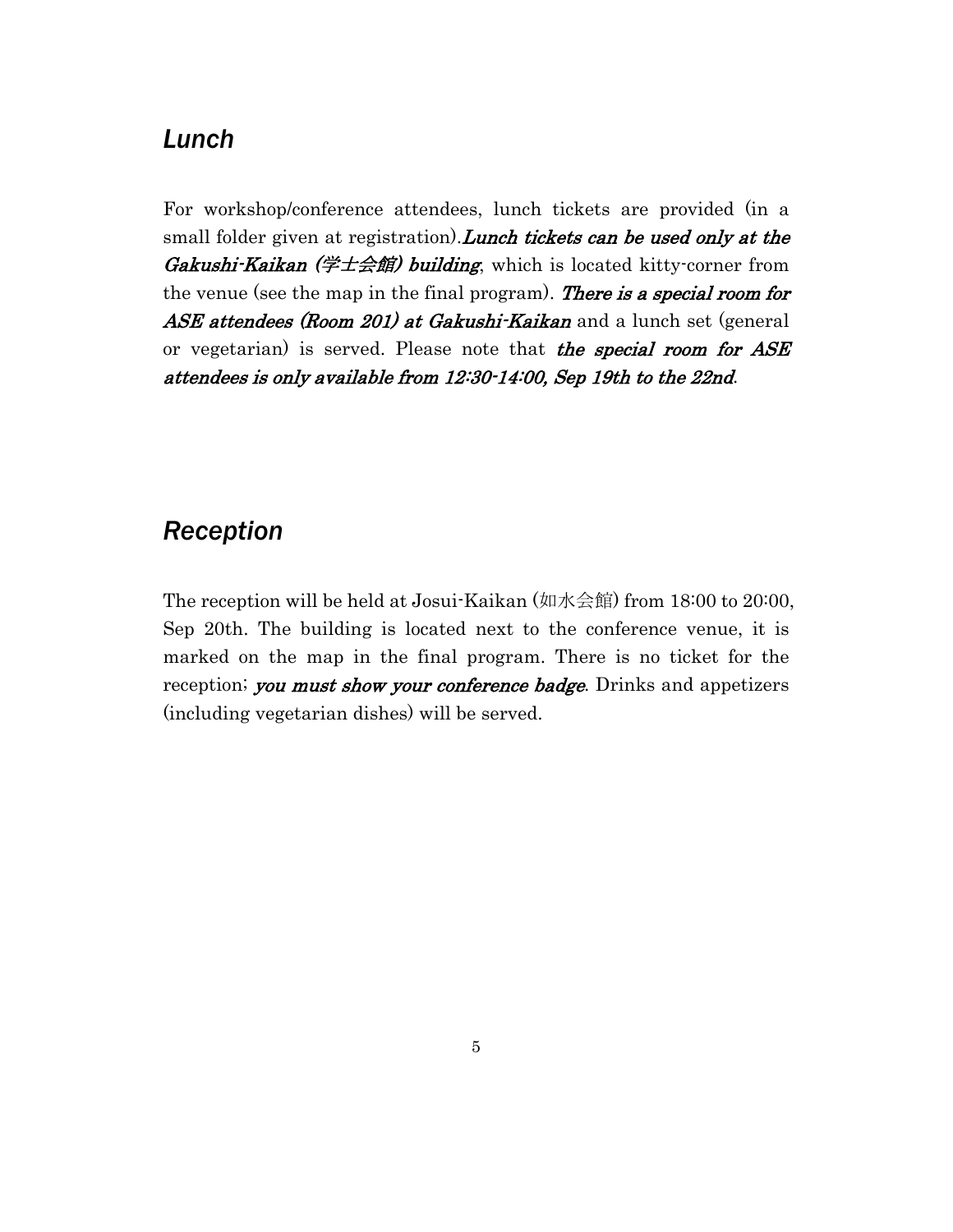#### *Banquet*

The banquet will be held at Happo-en  $(\sqrt{75})$  from 19:00-21:00, Sep 21st.

#### Getting To Happo-en:

Buses will be available at the conference venue. The last bus to Happo-en leaves at about 17:45. Please be aware of this during the poster session, which is scheduled to end at 17:30.

#### At Happo-en:

Happo-en is a gorgeous facility used for banquets, weddings and other ceremonies. The facility is set in the middle of lush green surroundings and boasts a peaceful Japanese garden, truly a utopia in the concrete jungle of Tokyo. We have set aside some time before the banquet starts for attendees to enjoy the serenity of the traditional Japanese gardens and listen to the soothing sounds of the *Koto*, or Japanese harp.

Banquet tickets are required to enter the site and receive special gifts from the general and local chairs. Please put your name on the banquet ticket. If you are vegetarian, please put the ticket stub on the table so that the waitpersons can serve you appropriately. There will be various forms of entertainment during the banquet, such as a *Shamisen* (Japanese guitar) and Taiko (Japanese drums) performance, Tate (Samurai sword-fighting) exhibition, and the awards ceremony. Make sure to try the authentic Japanese foods such as Sushi and *Shabu-Shabu* (thin slices of meat submerged for only a few seconds in a pot of boiling water or broth).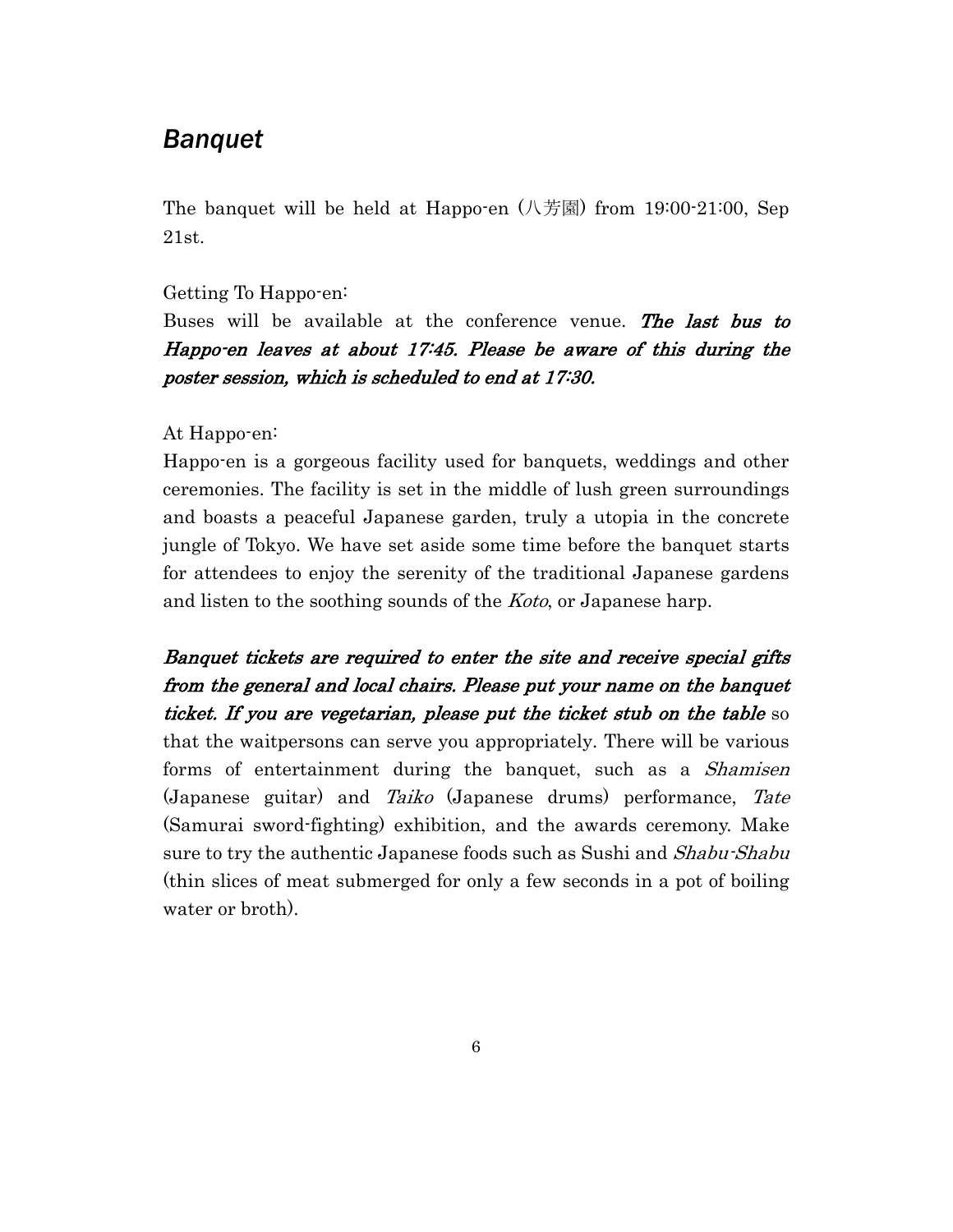#### From Happo-en:

#### Please verify how to return to your hotel from Happo-en in advance.

- Buses to the official hotels will be available. If you stay at other hotels near the conference venue, please check in advance which official hotel is nearest to your hotel, using information on http://www.ase-conference.jp/Location.html
- Happo-en is very near to Shiroganedai Station. You can take Toei-Mita Line (the station ID is I-02) or Tokyo Metro Nanboku Line (N-02).

#### *For Vegetarians*

Vegetarian menus are provided in official meals (lunch, reception, and banquet). At the banquet, please make sure to place your ticket stub on the table so that waitpersons can serve you appropriately.

"Vegetarian cards" are available at the registration desk with key sentences, such as "I don't eat pork," in English and Japanese. Please feel free to use the cards when you visit restaurants not affiliated with the conference. Information regarding the availability of vegetarian restaurants near the conference venue is available in the conference bag.